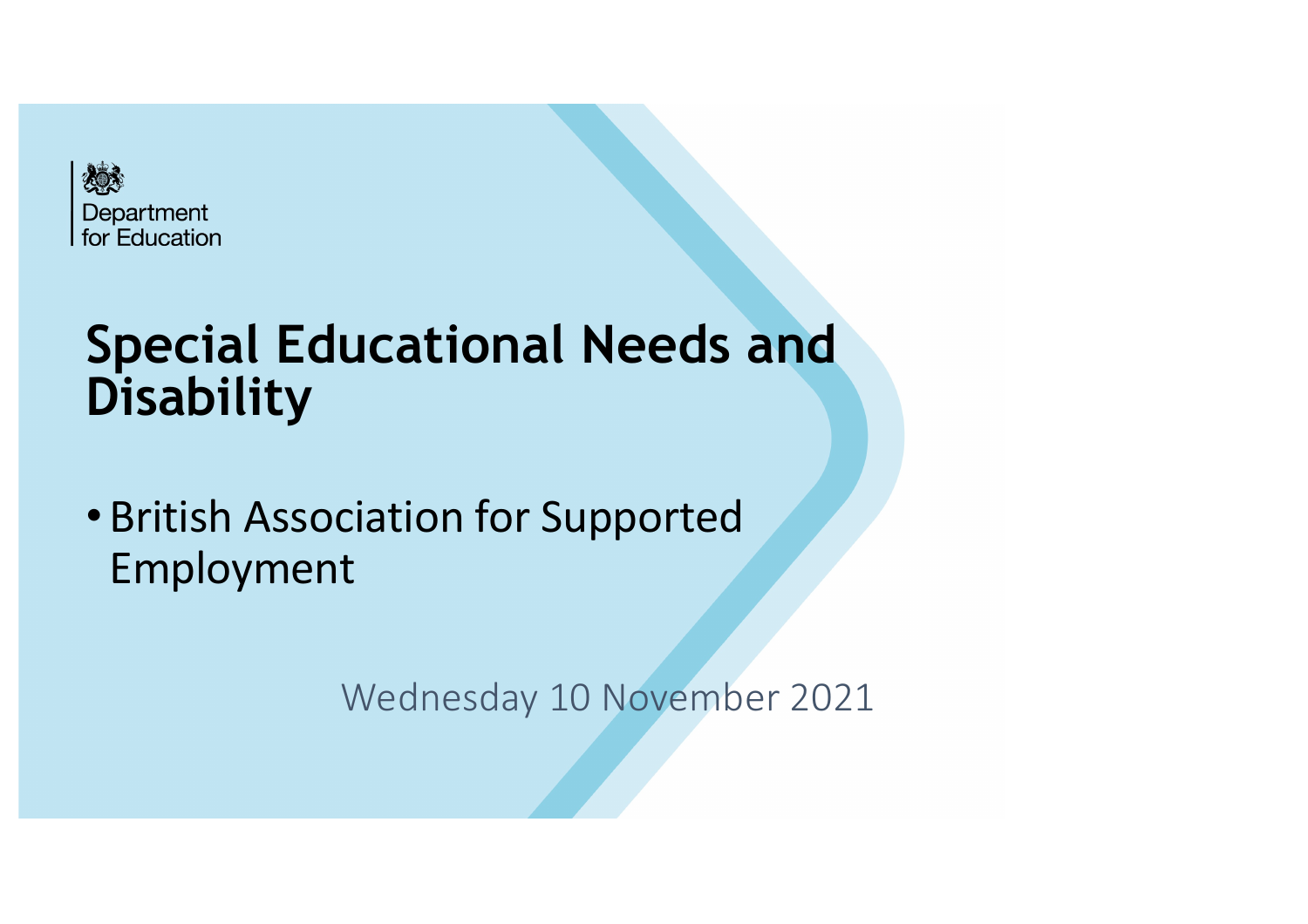## **SEND Review**

- The SEND Review is committed to finding ways to:
	- improve the outcomes of children and young people;
	- support mainstream education to fulfil their responsibilities; and
	- Make the system more sustainable financially.
- Recognise Review is urgent and a priority, and must ensure proposals respond to significant feedback received.
- Based on feedback, there is broad agreement that:
	- early intervention and support should become more of a reality;
	- the universal offer should be clearer to everyone; and
	- funding and accountability systems should be changed to ensure that this offer is delivered.
- Must say something about implementation
- Expect to publish proposals for public consultation in first quarter of 2022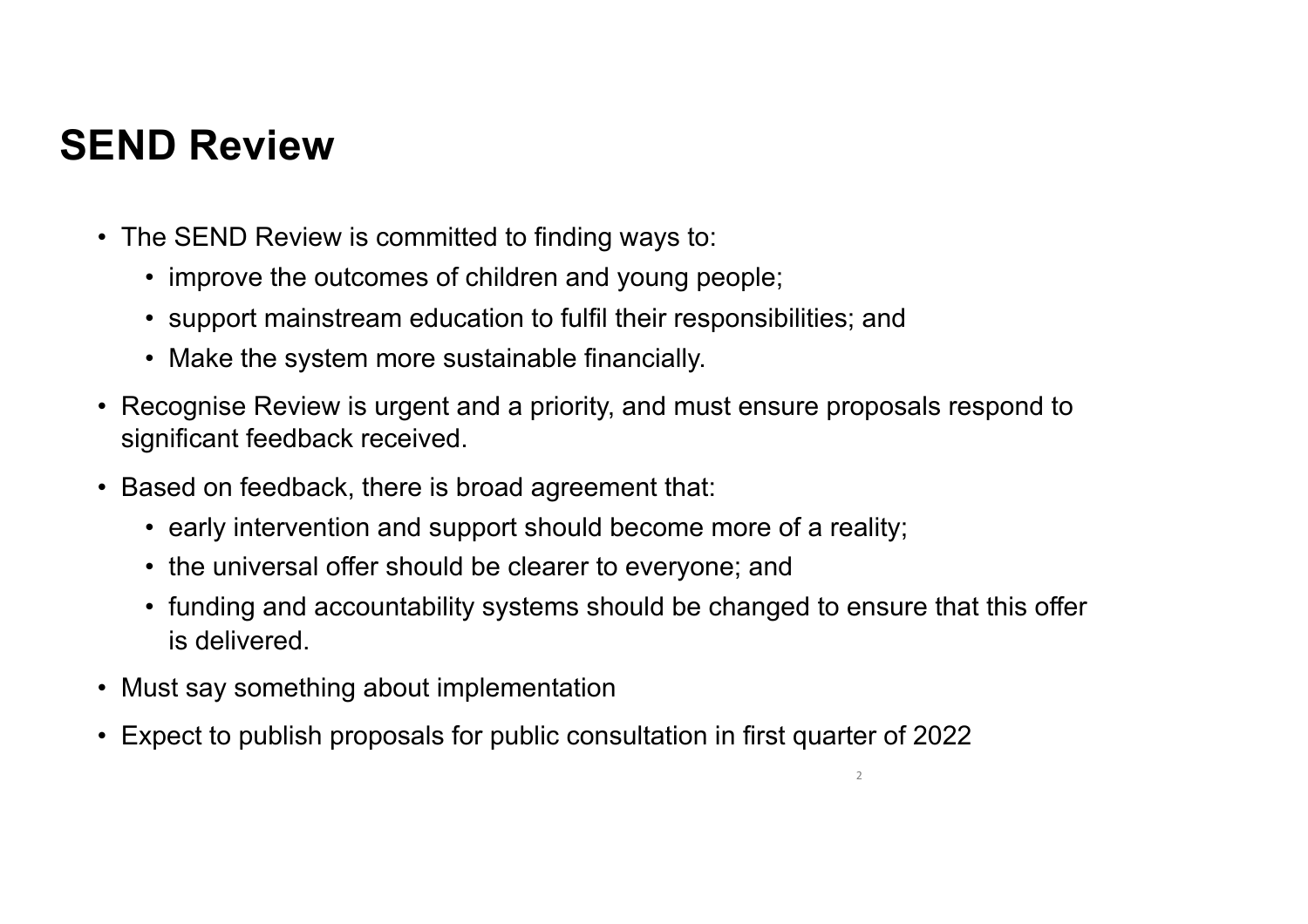#### **SEND System Challenges**

These are what we have been told are the challenges in the SEND system for schools and colleges:

There are **misaligned accountabilities and perverse incentives** to identify children as SEND and therefore in some instances request an EHCP

**Needs are not always identified** early enough causing the right services to not be in place quick enough, consequently needs develop and become more complex and costly

There is a **lack of shared understanding/ a common framework** in which education, health and social care providers understand and prioritise children with SEND

Poor levels of inclusivity mean **experiences of the system are negative** and therefore there is a lack of confidence amongst parents that their child's needs can be met in ordinarily available provision

The quality of SEND support is largely **dependent on where children and young people live**

The current **structure and culture** within schools and FE does not effectively support children with SEND

There is a **lack of high quality SEND training** and understanding of SEND by the workforce

**Funding is stretched** and not always used in an efficient and effective way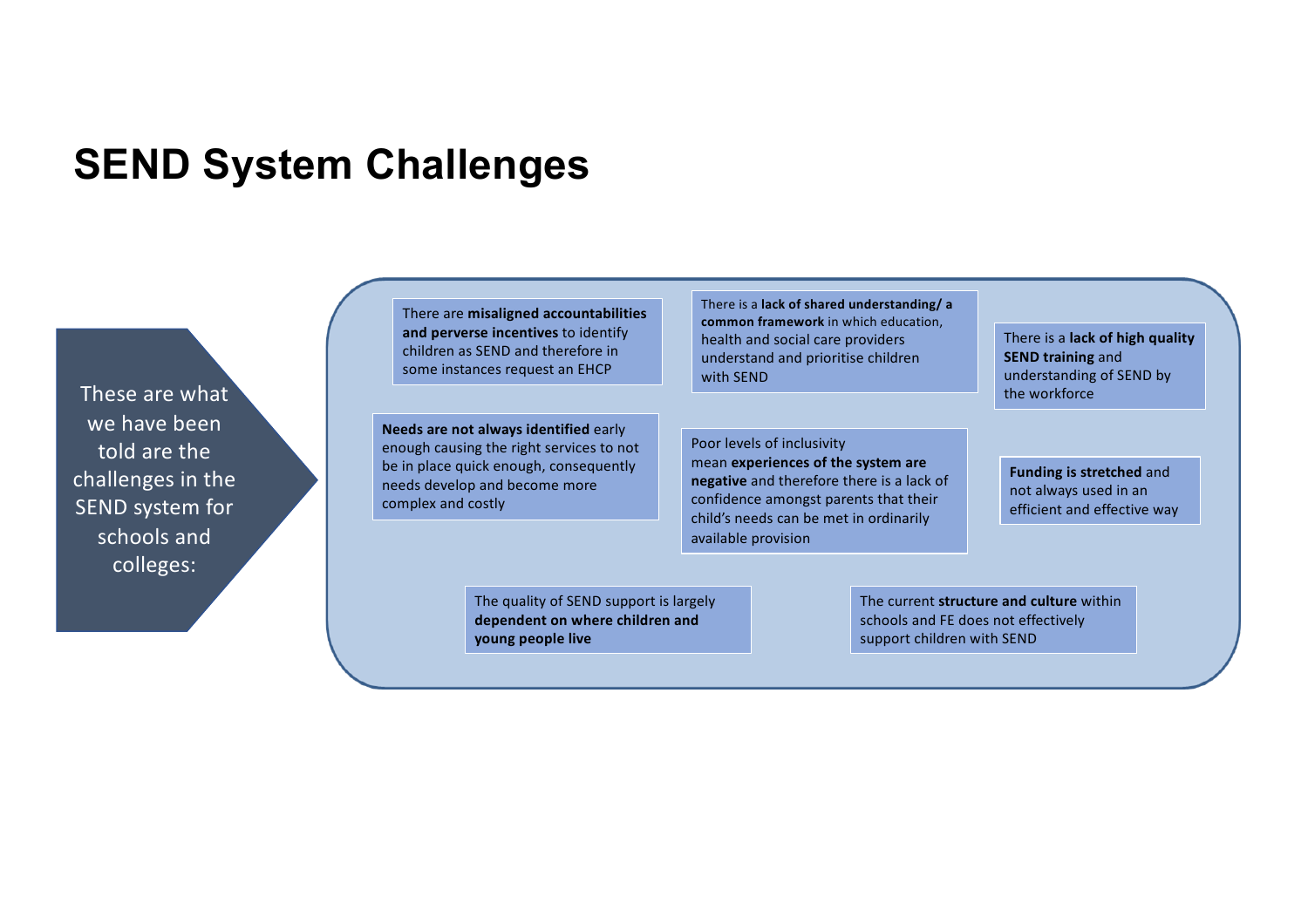## **SEND Spending**

- Spending Review in October 2021:
	- £2.6 billion over the next three years for school places for children and young people with SEND, more than tripling current capital funding levels to over £900 million by 2024-25.
	- Additional £4.7bn for the core schools budget by 2024-25. This settlement includes an additional £1.6bn for schools and high needs in 2022-23, on top of the funding we previously announced. We will confirm in due course how this additional funding for 2022-23, and for the two subsequent years, will be allocated for schools and high needs.
- Ongoing internal discussions about details of SEND funding.